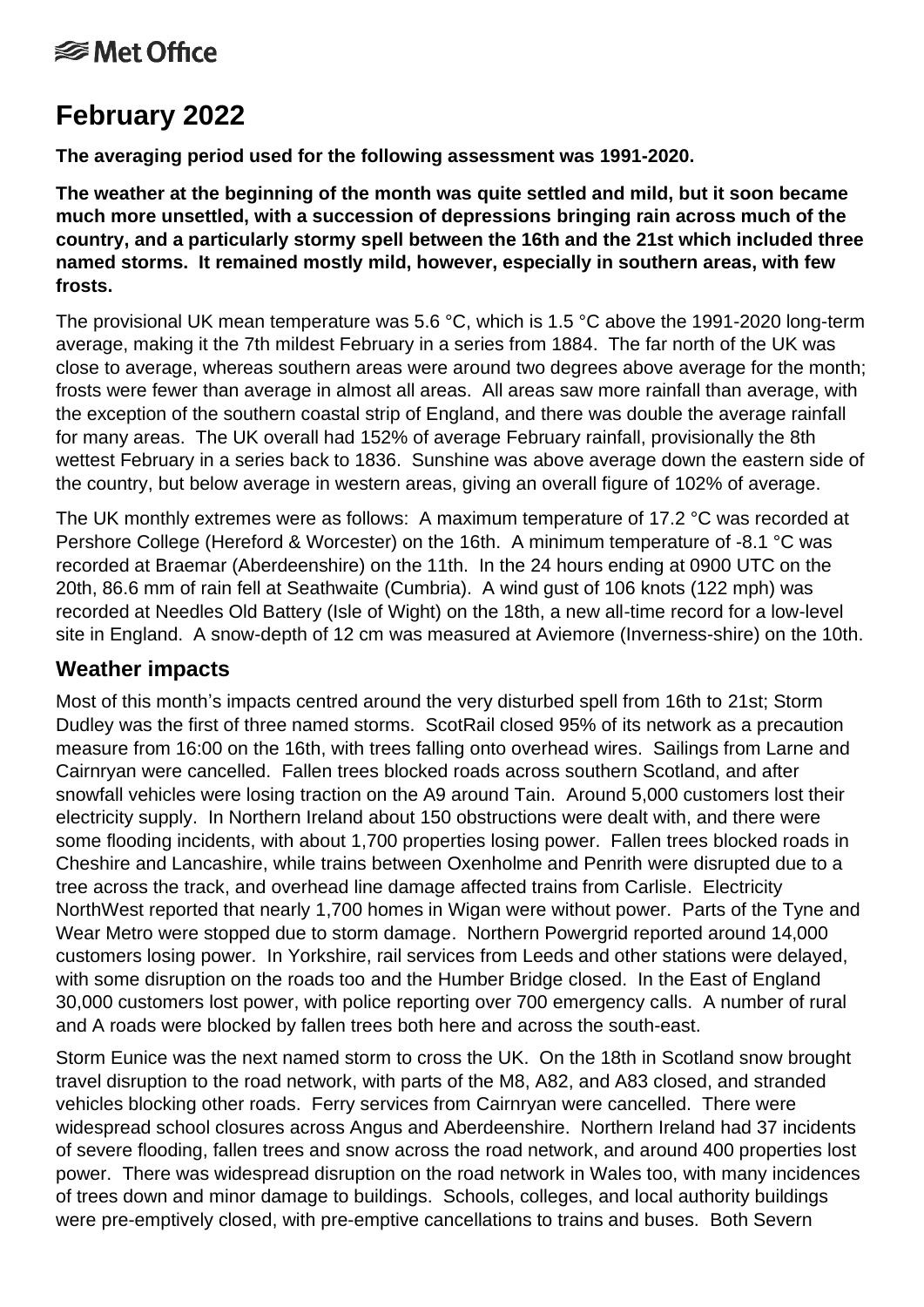Bridges and other bridges were closed, and ferries and flights were delayed. Western Power reported that 89,000 customers lost power. There was a fatality in Netherton, Merseyside when debris hit a van windscreen. Roads were blocked by fallen trees, and trains were delayed or cancelled around Preston and Manchester due to high winds and fallen trees. Many Electricity NorthWest customers were without power. In the East Midlands minor injuries arose after an articulated lorry was blown over onto a car on the A6. Difficult driving conditions on the M1 led to parts of it being closed to high-sided vehicles, and a number of trees blocked roads in Lincolnshire and Nottinghamshire. East Midlands Trains reported delays and cancellations due to trees and overhead line issues. About 1,000 homes suffered power loss. In the East of England there were school closures and rail cancellations, with trees blocking roads and disruption to the Greater Anglia rail network, as well as numerous power outages. In London the QEII Bridge was closed, nearly all overground services were delayed or cancelled, and a 'do not travel' warning was issued by London rail operators with the Mayor of London urging people to stay at home. Several buildings lost part or all of their roof, including the O2. In south-east England there were reports of a fatality and one serious injury in Alton, Hampshire; roads were blocked by fallen trees, and widespread disruption arose across the railway network. Dover ferry services were suspended, and there was an overturned lorry on the M2 Medway Bridge. There were reports of damage to a number of buildings including a hanger roof at RAF Brize Norton, some schools in East Sussex, and apartment buildings in Gosport and Portsmouth. In the south-west, road, rail, sea, and air transport was disrupted, with cancellations at Bristol and Exeter airports. Network Rail issued a 'do not travel' warning.

Storm Franklin affected Northern Ireland, with some road closures and over 330 incidents of flooding and obstructions. Around 7,000 homes were without power, and some buildings were damaged in Coleraine and Dungannon. There was also disruption in north-west England, with part of the M60 closed due to an overturned vehicle. In Yorkshire there were reports of some evacuations due to flooding, and Rotherham Central station was under water. Two people and two dogs were rescued after driving into flood water. Trains were impacted across northern areas and the Midlands due to strong winds and flooding. Flood defences were deployed in Ironbridge. Numerous roads were flooded across the Midlands. Southern rail services implemented a 'do not travel' notice, with speed restrictions on all routes. The QEII bridge was again closed, and several roads were blocked by fallen trees. Over 1500 homes in Surrey and Hampshire had no power.

Western Power Distribution restored 528,724 customers to power after both Eunice and Franklin.

# **England diary of highlights**

#### **The first few days of the month were relatively settled at times, though from the 12th onwards rain became more frequent, with an unsettled regime lasting for the rest of the month, and a particularly stormy spell between the 16th and 21st.**

It was mild for most of the time, and the monthly mean temperature was provisionally 1.9 °C above the 1991-2020 long-term average, with central and southern areas warmest relative to average, and frosts were fewer than average. It was England's fifth warmest February in a series from 1884. Rainfall was well above average in most areas, with double the month's average in places, although close to the south coast rainfall was just below average; the overall figure for England was 146% of average. Sunshine was above average in eastern areas, but below normal in westernmost counties, with 110% of average overall.

#### **1st to 11th**

The 1st was fine and bright for most areas, but cloud in the south-west spread to other areas through the afternoon. The 2nd saw some brightness in the south, but other areas were cloudy, with patchy rain or drizzle over the north at times. The 3rd was again generally cloudy and mild, but with a few brighter spells, and also patchy light rain and drizzle over the north and in the south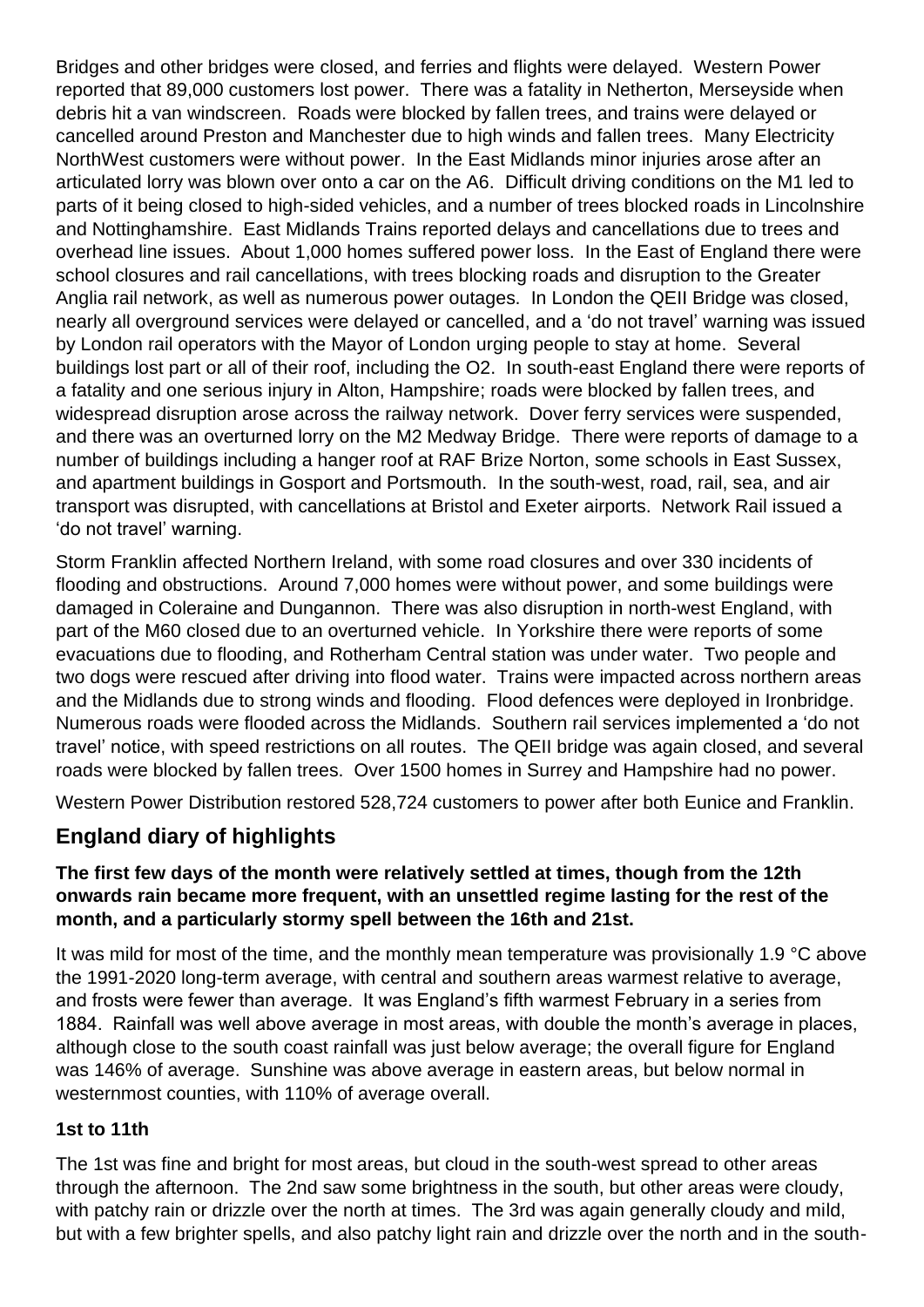west. Rain, locally heavy, for the East Midlands, East Anglia and the south-east cleared away by lunchtime on the 4th, then there were showers, heaviest and most frequent over the north, and sunny intervals. Rain over northern areas on the 5th spread to the Midlands by dusk, with showers over the south-west, but brighter weather elsewhere. Widespread rain over central and southern counties on the 6th cleared away by midday, followed by widespread, locally heavy and thundery, showers or longer spells of rain, sleet or snow, and it was cold in the north-west with Spadeadam (Cumbria) recording a maximum of only 2.0 °C. Some places began with a frost on the 7th; morning brightness over the Midlands, East Anglia and the south-east gave way to increasing cloud, with patchy rain for the north-west extending into some midland and southeastern parts. The Midlands and East Anglia had sunshine during the morning of the 8th, but northern and western parts had patchy rain during the day. The 9th was bright with scattered showers in the north, but cloudier further south with patchy light rain. Rain cleared away from southern counties by midday on the 10th, then it was brighter, but with scattered showers in some western and central areas. After a frost for many, Topcliffe (North Yorkshire) and Redesdale (Northumberland) both falling to -7.8 °C overnight, the 11th saw cloud increasing from the west, with a few showers over the north-west, and later over the south-west too.

### **12th to 22nd**

This period became increasingly disturbed. South-eastern areas were bright for most of the 12th, but elsewhere showers or longer spells of rain spread into the north, the Midlands and the southwest. Rain on the 13th, occasionally heavy with associated mist and fog, spread steadily east to reach all parts by mid-afternoon, persisting in the east but easing in the west. The south-east started fine on the 14th, but rain and showers over other areas moved south and east through the day, mostly clearing by dusk, with scattered showers remaining. Rain over the north, the West Midlands and the south-west early on the 15th moved south and east through the day, clearing the south-east during the evening; northern areas brightened up for a time with scattered showers, but further rain spread in from the south-west late in the day. From the Midlands south-eastwards it was fine and mild for most of the 16th, with Preston Cove House (Dorset) having not fallen below 10.6 °C overnight, while cloud, wind and heavy rain from Storm Dudley spread from the west to affect mainly the Midlands and north, and Pershore College (Hereford & Worcester) recorded a daytime maximum of 17.2 °C. The 17th was bright and breezy, with showers and isolated thunderstorms across the Midlands and north-west. Storm Eunice produced hurricane-force winds over parts of the south on the 18th, with gusts widely exceeding 80 mph and reaching 122 mph at Needles (Isle of Wight), while bands of rain and showers, some wintry in the north, and isolated thunderstorms crossed the country through the day, Copley (Durham) reporting 11 cm of lying snow. After a fine start to the 19th, with just a few isolated showers over the north-west, rain, sleet and snow spread quickly from the west to all parts by early afternoon, but cleared away eastwards by evening to leave most places dry and clear, after Seathwaite (Cumbria) had recorded 86.6 mm of rain. After a dry start for East Anglia and the south-east on the 20th, rain, persistent and heavy in the Midlands and north, spread erratically south, with scattered thunderstorms breaking out over Lincolnshire, Cambridgeshire and East Anglia for a time, followed from the north by frequent, locally heavy and occasionally wintry showers. There was rain for the Midlands and south-east on the 21st, other areas being brighter with scattered showers. The 22nd started generally cloudy, with rain over the north, moving into the Midlands and south-west through the morning, becoming lighter and patchier in the process, and reaching East Anglia and the south-east after midday, while the north brightened up with scattered showers.

#### **23rd to 28th**

The 23rd brought early sunshine to eastern and south-eastern counties, with patchy frost and fog along the south coast, but cloud increased from the west, with showers spreading steadily east through the day, and heavy rain moving south into northern counties around dusk. Rain soon cleared away southwards on the 24th, leaving a cold windy day with some sunshine, showers and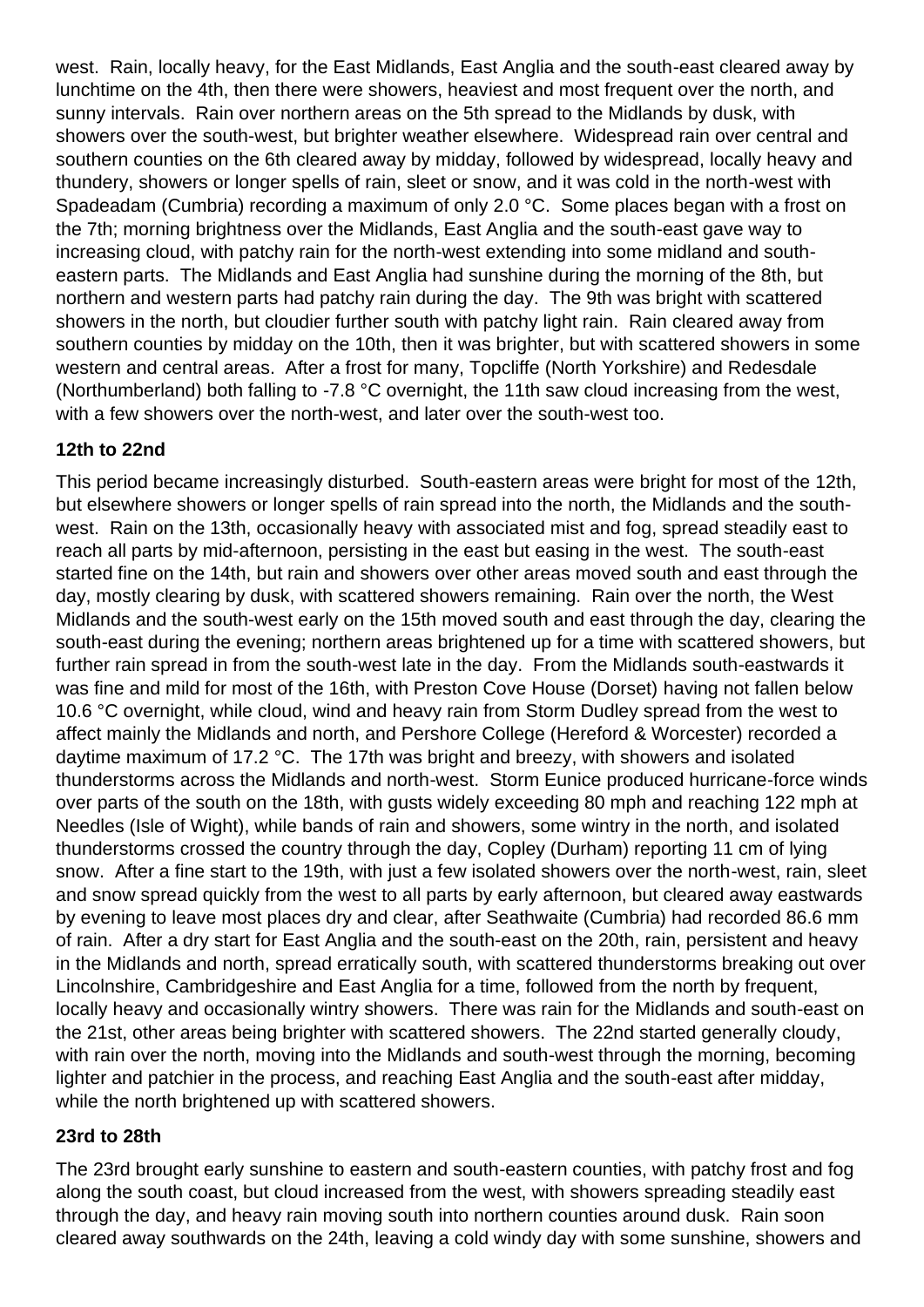isolated thunderstorms. The 25th brought sunshine to many areas, with isolated showers in the north-west, but cloud increased in the north from mid-afternoon with some patchy light rain. After a frosty start on the 26th from the Midlands southwards, there was sunshine again, but with more cloud in the north by the afternoon. Some areas began cold on the 27th, with some sunshine developing, but the far south-west clouded over with patchy light rain. Western areas saw rain at times through the 28th, this spreading steadily east through the morning, followed by another area of rain, persistent and heavy at times, spreading east to all but the far south-east by evening.

# **Wales diary of highlights**

#### **The month began mild and mostly settled, but generally it was a very unsettled month with regular rainfall and some strong winds, especially from 12th to 23rd. Any colder spells and drier spells were both only brief.**

Mean temperatures for the month were provisionally 1.9 °C above average, making it the equalthird warmest February in a series from 1884. Most places had a wet month, with around double the average rainfall in some eastern parts, and 165% of average overall. Sunshine was 84% of average, with only the north coast approaching the long-term average sunshine total.

#### **1st to 11th**

The 1st was mostly fine, with some cloud breaks in the morning, but the north had patchy light rain in the afternoon. After a mild night, Hawarden (Clwyd) going no lower than 10.2 °C, the 2nd was cloudy, with patchy light rain or drizzle in a few places. The 3rd was rather cloudy, with some patchy light rain or drizzle in the south. The 4th brought sunshine and scattered showers. It was wet and windy on the 5th; rain was occasionally heavy over the north, lighter in the south, but became widespread by late afternoon, Dolydd (Powys) recording 71.4 mm. Widespread rain on the morning of the 6th cleared away to be replaced with widespread blustery showers, wintry at times. The 7th, 8th and 9th were cloudy and mild with patchy light rain. The 10th was much brighter with scattered showers, followed by a clear frosty night, Llanfynydd (Dyfed) falling to -3.2 °C. The 11th started sunny, but clouded over by the afternoon, with a few showers developing over coastal areas later.

### **12th to 23rd**

The 12th was wet and windy with widespread and occasionally heavy rain, albeit becoming lighter and patchier from late afternoon. The 13th was very wet, some of the rain heavy, with associated mist and fog. It was windy on the 14th with widespread showers or longer spells of rain, the showers becoming more scattered by late afternoon. Widespread and sometimes heavy rain on the 15th cleared away by lunchtime, but it remained cloudy, and more rain reached western districts by dusk. The 16th was generally cloudy, very windy and mild, Colwyn Bay (Clwyd) recording a maximum of 16.3 °C, with rain affecting most places during the day. After a bright and breezy start on the 17th, cloud increased, with showers for the rest of the day, and isolated thunderstorms in the north during the afternoon. Storm Eunice gave a wet and extremely windy day on the 18th, wind gusts exceeding 80 mph in the south at times, and Mumbles (West Glamorgan) reaching 87 mph, with widespread rain, sleet and snow in the morning, and widespread, locally heavy and wintry showers in the afternoon. Heavy rain spread from the west to all parts during the morning of the 19th, with sleet or snow over higher ground, clearing away in the afternoon to leave showers and isolated thunderstorms, then becoming dry and bright late in the day. The 20th was wet and windy, with widespread and heavy rain persisting until dusk, then frequent, locally heavy and occasionally wintry showers. Most areas were cloudy on the 21st, with rain in northern and central parts, but the afternoon became drier and somewhat brighter. A band of rain moved south during the morning of the 22nd, followed by brighter weather with a few showers. The 23rd was rather cloudy, with showers in places.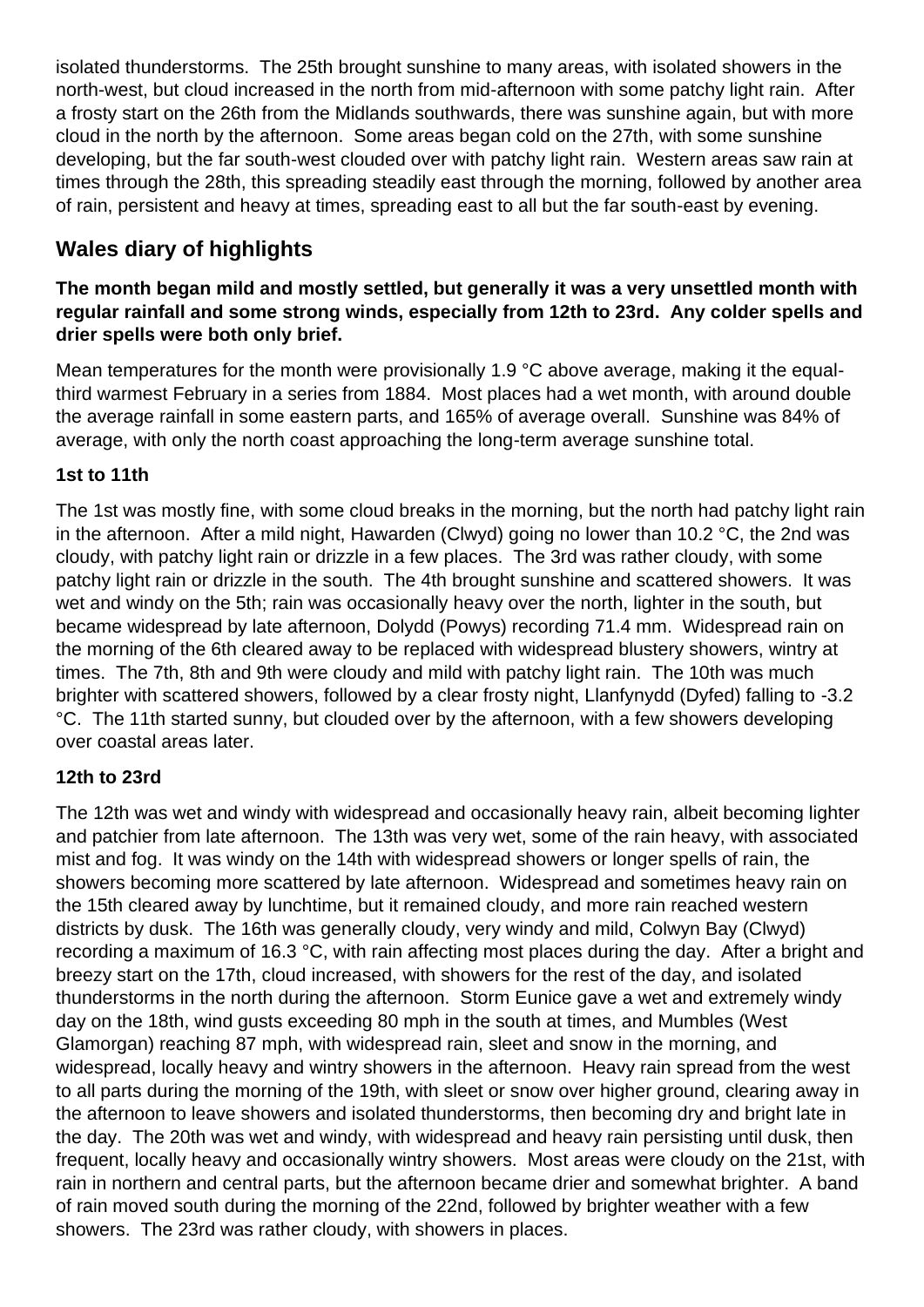#### **24th to 28th**

Early rain cleared during the morning of the 24th, which became colder with sunshine and showers, Libanus (Powys) recording a maximum of only 3.9 °C. The 25th saw sunshine with just a few isolated showers. After a frost in parts of the east on the 26th, it remained fine. There was sunshine for most on the 27th, but more cloud in the far south-west later with patchy light rain. The 28th was wet, with rain spreading north-eastwards to all parts by early afternoon and persisting into the evening.

## **Scotland diary of highlights**

#### **The start of the month was mild, but through February it was generally unsettled, becoming stormy at times, with incursions of cold air on some days especially in the north.**

The provisional mean temperature for the month was 0.7 °C above the long-term average, and it was mildest relative to average towards the south, with the far north near or just below average. Rainfall was well above average in most areas, but closer to average in Aberdeenshire, and Scotland overall had 153% of average rainfall, making it provisionally the tenth wettest February in a series from 1836. Sunshine was above average on the eastern side but below average in the west, with an overall figure of 96% of average.

#### **1st to 12th**

The 1st was mainly dry and bright in the south, but central and northern districts had frequent showers, with strong winds especially in the north, Lerwick (Shetland) reporting gusts to 78 mph. The 2nd was dull and overcast with rain and drizzle affecting most places throughout, turning very wet over the north-west towards evening. After a mild night, South Uist (Western Isles) not falling below 8.9 °C, the 3rd was dull and overcast once again, mild with Aboyne (Aberdeenshire) recording a maximum of 12.8 °C, but persistent light rain and drizzle covered central and western districts, ahead of an area of heavy rain reaching the north-west early in the afternoon and spreading south-east to reach most places by dusk. The 4th brought sunny intervals and widespread, locally heavy and persistent showers, with sleet or snow even to low levels, and isolated thunderstorms too. It was wet and windy on the 5th, the rain widespread, persistent and occasionally heavy, turning more showery into the afternoon, but still locally heavy and wintry in places. The 6th brought further widespread, heavy and blustery showers or longer spells of precipitation, with isolated thunderstorms over northern and western districts. After a frost in places on the 7th, a band of rain over the west moved erratically eastwards through the day, with patchy light rain persisting over central and western districts. The south and east saw some sunshine on the 8th, with more cloud in the west and north bringing blustery and locally heavy showers. Showers were widespread, locally heavy and blustery on the 9th, turning wintry at times. The 10th was very windy in the north, with frequent, heavy, blustery showers or longer spells of rain for most areas, and sleet and snow for some, Aviemore (Inverness-shire) reporting 12 cm of lying snow. After a widespread moderate frost, Braemar (Aberdeenshire) falling to -8.1 °C, the 11th saw increasing cloud, with showers in some areas, and rain reaching western areas in the evening. The 12th was wet and windy with widespread and sometimes heavy showers, wintry over higher ground, or longer spells of rain.

#### **13th to 24th**

The very unsettled theme continued, with rain, spreading across central and southern parts during the morning of the 13th, becoming heavy at times, but drying up in the south from late afternoon, while the north stayed drier with just a few coastal showers. Rain in the south on the 14th cleared before midday, but it remained cloudy, with scattered showers for central and northern parts, falling as sleet and snow over higher ground. Overnight rain cleared the far north-east around dawn on the 15th, then it was brighter with showers, locally heavy and blustery, and wintry over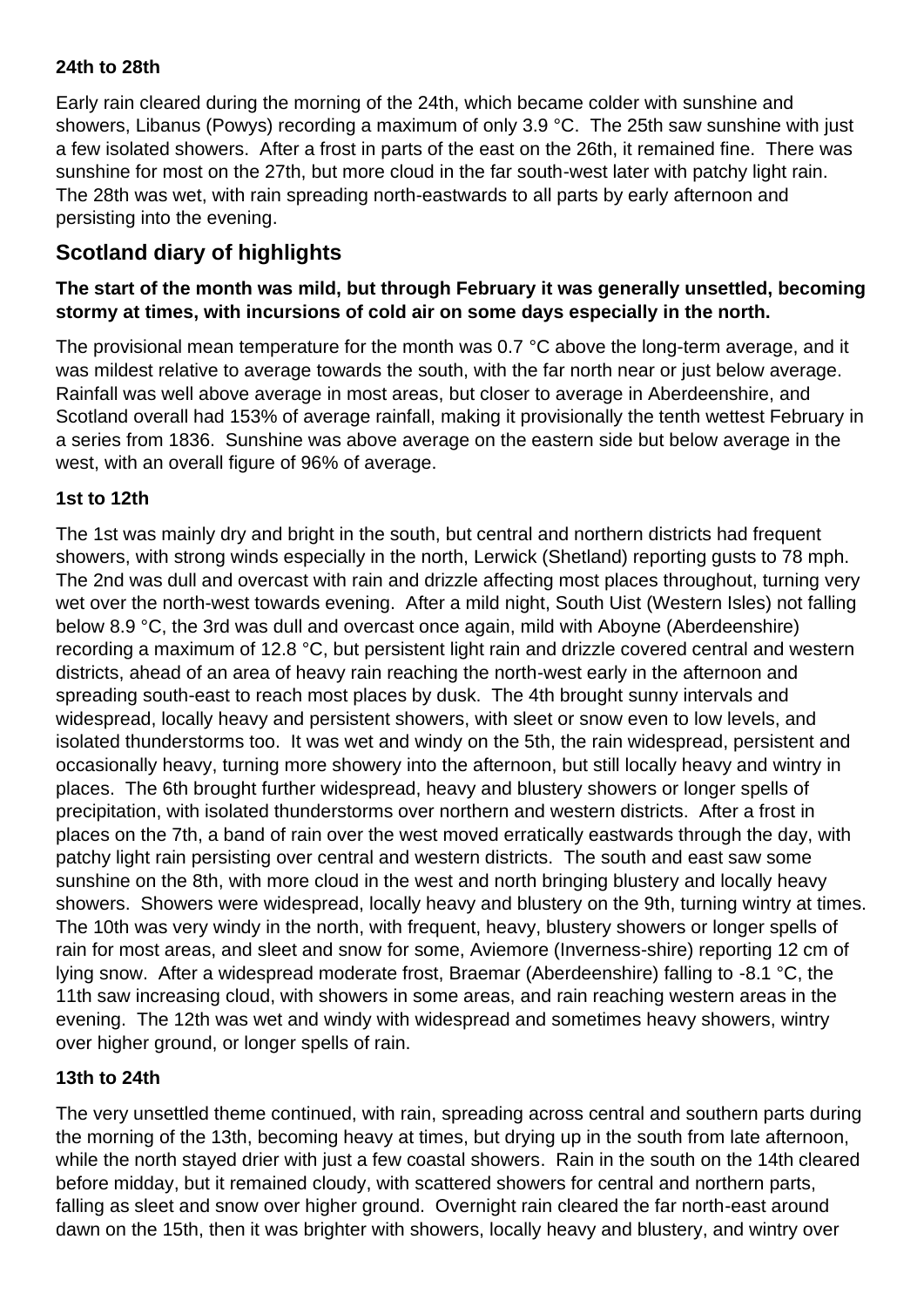the hills, before cloud spread in with rain reaching south-western parts by early evening. Storm Dudley gave a wet and very windy day on the 16th, with gales and locally heavy rain and blustery showers affecting most places throughout, and isolated thunderstorms in the afternoon. The 17th continued windy, with widespread, heavy and blustery showers, wintry in places. An early frost in the north on the 18th led into a generally cold day, with a slow-moving area of rain, sleet and snow over most places, only the north-west getting away with infrequent showers; Balmoral and Braemar (both Aberdeenshire) recorded maximums of only 0.9 °C. Another frost in the north gave way to a much brighter day on the 19th, with just a few showers over the north-east, some rain briefly skirting the Borders around lunchtime, and more general rain reaching western districts by evening, amounting to 54.6 mm at Forrest Lodge (Kirkcudbrightshire). The 20th remained windy and wet, with persistent and heavy rain clearing the Borders by mid-afternoon, followed by widespread, locally heavy and occasionally wintry showers, with only Aberdeenshire escaping the worst of the weather. The 21st was brighter in the south with only isolated showers, but cloudier further north and east with more frequent showers, falling as snow in the far north. Rain, occasionally heavy, in north-eastern, central and southern areas early on the 22nd, moved southwards to clear the Borders mid-morning, followed by showers, heaviest and most frequent over the north and west, and wintry at times. The 23rd was wet and windy once again, Fair Isle (Shetland) seeing gusts up to 78 mph, with frequent, heavy showers, and thunderstorms over the north, falling as snow or hail in places, merging into a band of heavy precipitation which spread south and east across all parts, clearing away by evening but with heavy and frequent showers continuing over central and northern areas. The 24th was cold and windy, with widespread, locally heavy and wintry showers and scattered thunderstorms, but fewer showers in the east.

#### **25th to 28th**

The month ended milder and less disturbed. The 25th brought some sunshine, but cloud increased through the afternoon, with rain spreading from the west, reaching all parts by dusk, heaviest and most persistent further north. The 26th was cloudy, with outbreaks of mainly light rain or drizzle, most notably through the central belt and across the north-west. The 27th was sunny for many, but cloudier over the north-west with some light rain. Showers or longer spells of rain affected most places on the 28th, with rain, heavy at times, spreading into the south during the afternoon, clearing eastwards in the evening.

## **Northern Ireland diary of highlights**

#### **After a briefly fine start, much of the month was unsettled with regular spells of rain, if mostly rather mild, and around the 12th to 21st it was often stormy.**

The mean temperature was 1.0 °C above the 1981-2010 average. Rainfall was well above average, especially towards the west, with 158% of average overall; this was provisionally the tenth wettest February for the Province in a series from 1836. Sunshine was below average, especially in the north, with an overall figure of 74%.

#### **1st to 13th**

The 1st was bright in the morning, but cloudier by the afternoon with patchy light rain. The 2nd remained mild, after a minimum no lower than 9.5 °C at Murlough (Down), an overcast day with patchy light rain and drizzle throughout. The 3rd was rather cloudy, with some brightness, but rain spread from the north-west later, reaching all parts by dusk. Frequent and locally heavy blustery showers on the 4th fell as sleet or snow at times, with isolated thunderstorms too. The 5th was wet and windy, the rain widespread and persistent, and heavy at times. Showers were widespread, blustery and wintry on the 6th. The 7th and 8th were cloudy, with patchy light rain or showers in places. The 9th saw bright spells and showers, some of the showers turning wintry at times. After a cold start, the 10th again gave sunshine and frequent, blustery showers, wintry at